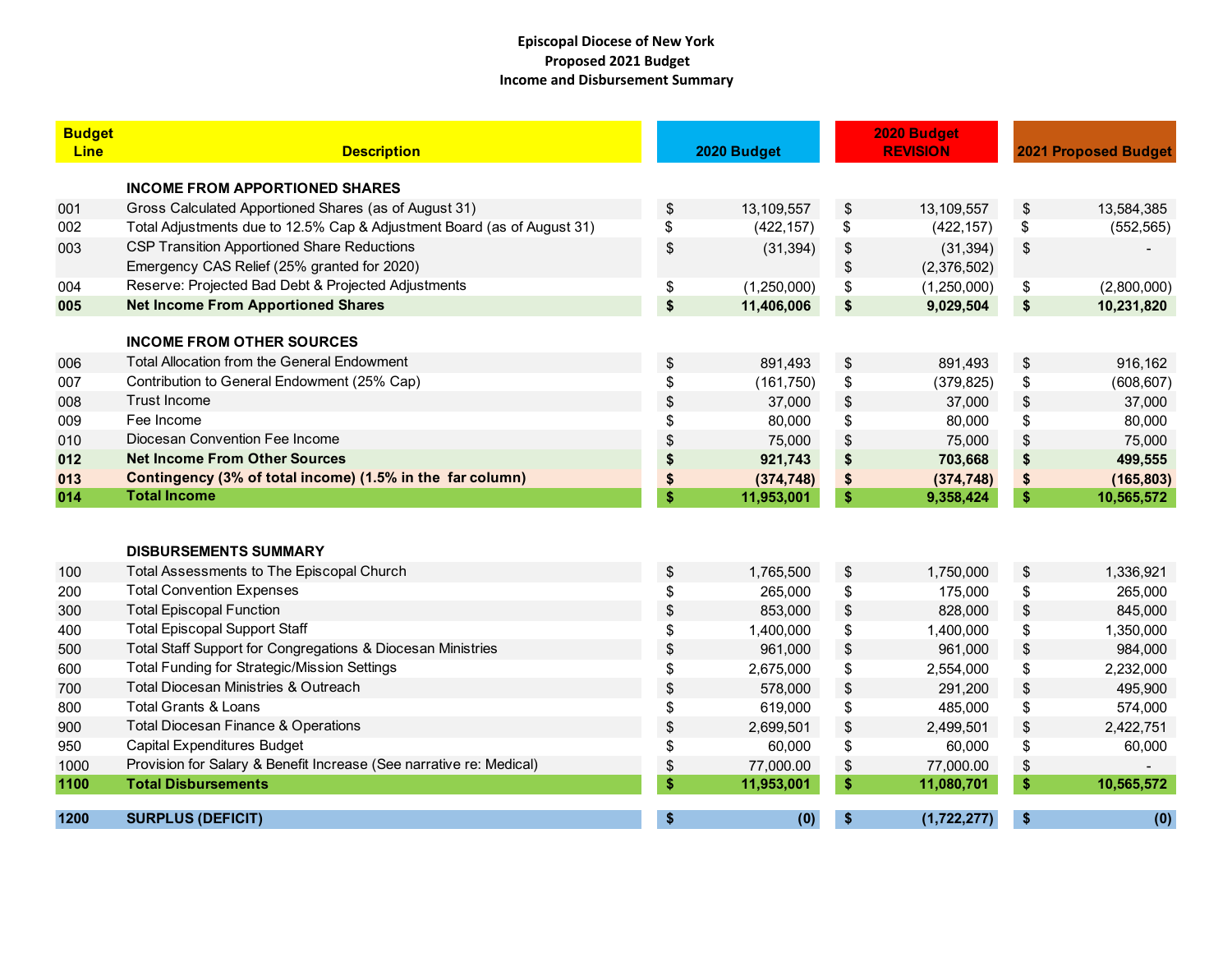## **Episcopal Diocese of New York Proposed 2021 Budget Disbursement Detail**

| <b>Budget</b><br><b>Line</b> | <b>Description</b>                                                                  | 2020 Budget               |           | 2020 Budget<br><b>REVISION</b> |           | <b>2021 Proposed Budget</b> |                        |
|------------------------------|-------------------------------------------------------------------------------------|---------------------------|-----------|--------------------------------|-----------|-----------------------------|------------------------|
|                              |                                                                                     |                           |           |                                |           |                             |                        |
| 101                          | Assessment to The Episcopal Church                                                  | \$                        | 1,750,000 | \$                             | 1,750,000 |                             | \$1,321,421            |
| 102                          | Assessment to Province II                                                           | \$                        | 15,500    | $\frac{1}{2}$                  |           |                             | \$15,500               |
| 100                          | <b>Total Assessments to The Episcopal Church</b>                                    | $\boldsymbol{\mathsf{s}}$ | 1,765,500 | $\overline{\phantom{a}}$       | 1,750,000 | $\sqrt{5}$                  | 1,336,921              |
| 201                          | Reserve for Annual Diocesan Convention                                              |                           | 175,000   | \$                             | 175,000   |                             | \$175,000              |
| 202                          | Reserve for Future Episcopal Elections                                              |                           | 50,000    | \$                             |           |                             | \$50,000               |
| 203                          | Reserve for Deputies to General Convention & Provincial Synod                       |                           | 25,000    | \$                             |           |                             | \$25,000               |
| 204                          | Reserve for Lambeth Conference (Travel & All Expenses)                              |                           | 15,000    | $\frac{1}{2}$                  |           |                             | \$15,000               |
| 200                          | <b>Total Convention Expenses</b>                                                    | \$                        | 265,000   | $\overline{\phantom{a}}$       | 175,000   | $\sqrt{5}$                  | 265,000                |
| 301                          | Bishop of New York                                                                  |                           | 285,000   | \$                             | 285,000   |                             | \$288,000              |
| 302                          | <b>Bishop Suffragan</b>                                                             |                           | 244,000   | \$                             | 244,000   |                             | \$248,500              |
| 303                          | <b>Bishop Assistant</b>                                                             |                           | 244,000   | \$                             | 244,000   |                             | \$248,500              |
| 304                          | Bishops' Shared Travel (inside and outside diocese, excluding Lambeth)              |                           | 50,000    | \$                             | 25,000    |                             | \$40,000               |
| 305                          | Bishop of New York Hospitality Expenses                                             |                           | 30,000    | \$                             | 30,000    |                             | \$20,000               |
| 300                          | <b>Total Episcopal Function</b>                                                     | $\overline{\mathbf{s}}$   | 853,000   | $\overline{\bullet}$           | 828,000   | $\sqrt{5}$                  | 845,000                |
|                              |                                                                                     |                           | 530,000   |                                | 530,000   |                             |                        |
| 401                          | Bishops' Office Expenses (TOTAL)<br>Canon to the Ordinary (Expenses & Compensation) |                           | 205,000   | \$                             | 205,000   |                             | \$510,000<br>\$205,000 |
| 402<br>403                   | Canon for Pastoral Care (Expenses & Compensation)                                   |                           | 180,000   | \$<br>\$                       | 180,000   |                             | \$170,000              |
| 404                          | Canon for Ministry (Expenses & Compensation)                                        |                           | 240,000   | \$                             | 240,000   |                             | \$230,000              |
| 405                          | Canon for Transition Ministry (Expenses & Compensation)                             | \$                        | 245,000   | \$                             | 245,000   |                             | \$235,000              |
| 400                          | <b>Total Episcopal Support Staff</b>                                                | $\overline{\mathbf{s}}$   | 1,400,000 | $\overline{\bullet}$           | 1,400,000 | $\sqrt{5}$                  | 1,350,000              |
|                              |                                                                                     |                           |           |                                |           |                             |                        |
| 501                          | Canon for Congregational Vitality & Formation (Expenses & Compensation)             |                           | 192,000   | \$                             | 192,000   |                             | \$195,000              |
| 502                          | Liaison for Global Mission (Expenses & Compensation)                                |                           | 161,000   | \$                             | 161,000   |                             | \$168,000              |
| 503                          | Director of Diocesan Property Services (Expenses & Compensation)                    |                           | 173,000   | \$                             | 173,000   |                             | \$176,000              |
| 504                          | Mid Hudson Region (Expenses & Compensation)                                         |                           | 115,000   | \$                             | 115,000   |                             | \$101,000              |
| 505                          | Public Affairs (Expenses & Compensation)                                            |                           | 210,000   | \$                             | 210,000   |                             | \$234,000              |
| 506                          | Archives (Expenses & Compensation)                                                  |                           | 110,000   | \$                             | 110,000   |                             | \$110,000              |
| 500                          | <b>Total Staff Support for Congregations &amp; Diocesan Ministries</b>              | $\mathbf{s}$              | 961,000   | $\overline{\bullet}$           | 961,000   | $\sqrt{5}$                  | 984,000                |
| 601                          | Campus Ministry Clergy (Expenses & Compensation)                                    |                           | 475,000   | \$                             | 475,000   | \$                          | 430,000                |
| 602                          | Hispanic Clergy Compensation                                                        |                           | 475,000   | \$                             | 475,000   | \$                          | 400,000                |
| 603                          | Congregations in Strategic Settings Clergy Compensation                             |                           | 1,100,000 | \$                             | 1,100,000 | \$                          | 970,000                |
| 604                          | Regional Pastorate Initiative Clergy Compensation                                   |                           | 245,000   | \$                             | 245,000   | \$                          | 182,000                |
| 605                          | Harlem Initiative Clergy Compensation                                               |                           | 160,000   | \$                             | 160,000   | \$                          | 108,000                |
| 607                          | Church Plants & Revitalization                                                      |                           | 220,000   | \$                             | 99,000    | \$                          | 142,000                |
| 600                          | <b>Total Funding for Strategic/Mission Settings</b>                                 | $\overline{\mathbf{s}}$   | 2,675,000 | $\overline{\mathbf{s}}$        | 2,554,000 | $\overline{\mathbf{s}}$     | 2,232,000              |